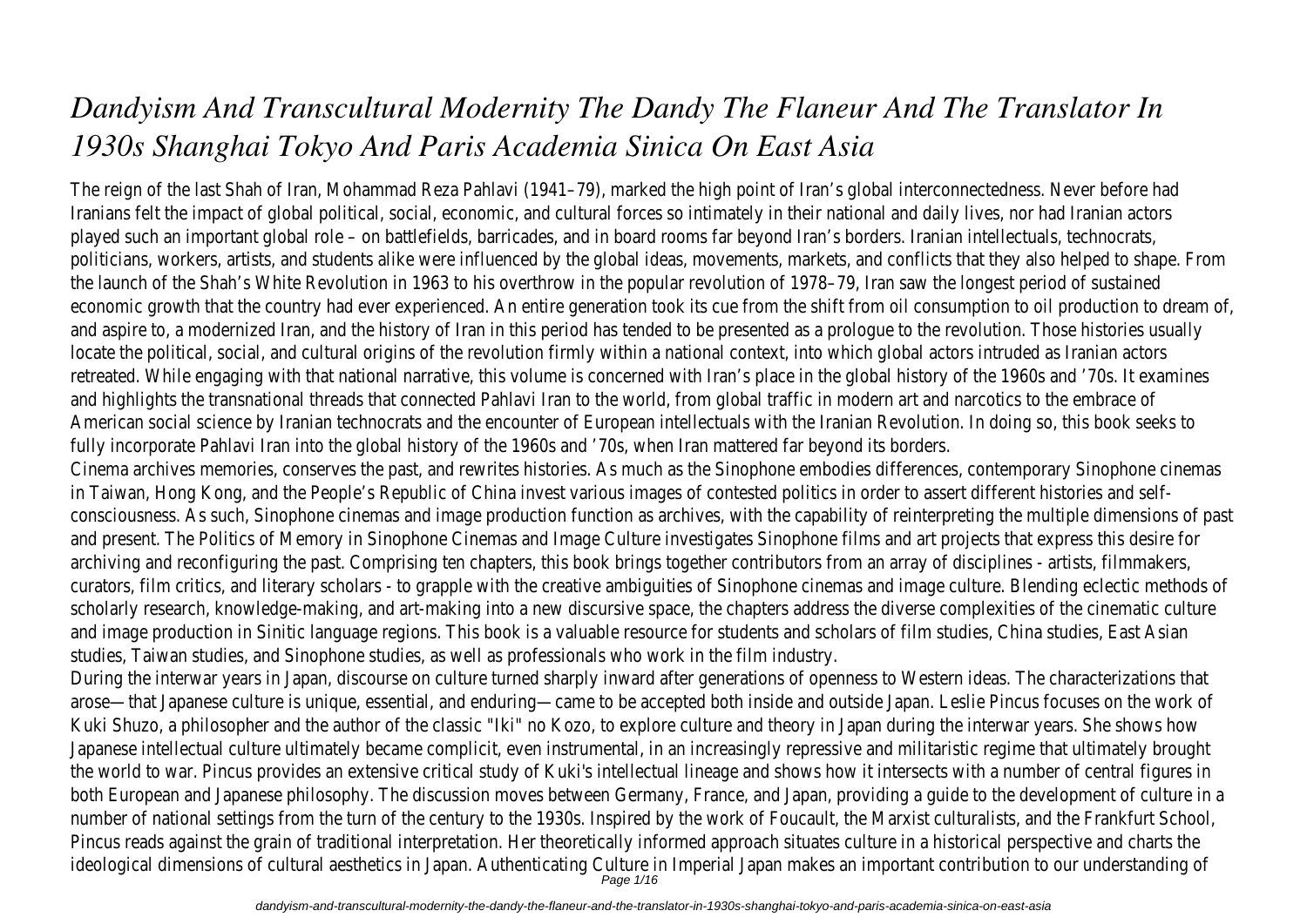modernity, nationalism, and fascism in the early twentieth century.

In 2007, Ang Lee made an espionage thriller based on the short story "Lust, Caution" by Eileen Chang, China's most famous female author of the twentieth century. The release of the film became a trigger for heated debates on issues of national identity and political loyalty, and brought unexpectedly harsh criticism from China, where Ang Lee was labelled a traitor in scathing internet critiques, whilst the film's leading actress Tang Wei was banned from appearing on screen for two years. This book analyses Ang Lee's art of film adaptation through the lens of modern literary and film theory, as well as featuring detailed readings and analyses of different dialogues and scenes, directorial and authorial decisions and intentions, while at the same time confronting the intense political debates resulting from the film's subject matter. The theories of Freud, Lacan, Deleuze, Bataille and others are used to identify and clarify issues raised by the film related to gender, sexuality, eroticism, power, manipulation, and betrayal; the themes of lust and caution are dealt with in conjunction with the controversial issues of contemporary political consciousness concerning patriotism, and the Sino-Japanese War complicated by divided historical experiences and cross-Taiwan Strait relationships. The contributors to this volume cover translation and adaptation, loyalty and betrayal, collaboration and manipulation, playing roles and performativity, whilst at the same time intertwining these with issues of national identity, political loyalty, collective memory, and gender. As such, the book will appeal to students and scholars of Chinese and Asian cinema and literature, as well as those interested in modern Chinese history and cultural studies.

Slaves to Fashion

Against World Literature

Mastery of Words and Swords

Imagined Landscapes and Real Lived Spaces

Beyond Confucian China

The Invention of Madness

### Black Dandyism and the Styling of Black Diasporic Identity

Focusing on ecocritical aspects throughout Chinese literature, particularly modern and contemporary Chinese literature, the contributors to this book examine the environmental and ecological dimensions of notions such as qing () and jing (). Chinese modern and contemporary environmental writing offers a unique aesthetic perspective toward the natural world. Such a perspective is mainly ecological and allows human subjects to take a benign and nonutilitarian attitude toward nature. The contributors to this book demonstrate how Chinese literary ecology tends toward an ecological-systemic holism from which all human behaviors should be closely examined. They do so by examining a range of writers and genres, including Liu Cixin's science fiction, Wu Ming-yi's environmental fiction, and Zhang Chengzhi's historical narratives. This book provides valuable insights for scholars and students looking to understand how Chinese literature conceptualizes the relationship between humanity and nature, as well as our role and position within the natural realm.

The crisis of masculinity surfaced and converged with the crisis of the nation in the late Qing, after the doors of China were forced open by Opium Wars. The power of physical aggression increasingly overshadowed literary attainments and became a new imperative of male honor in the late Qing and early Republican China. Afflicted with anxiety and indignation about their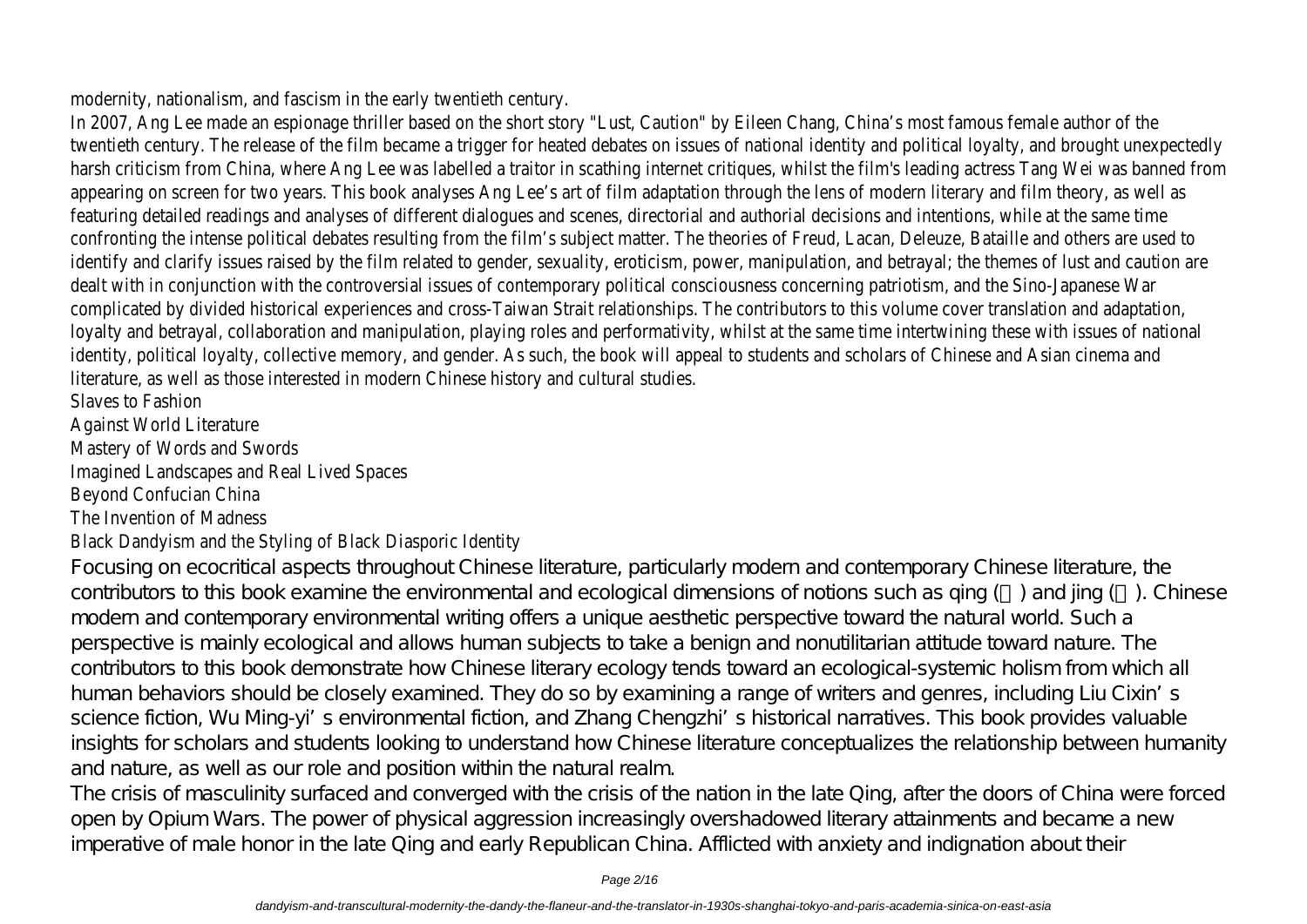increasingly effeminate image as perceived by Western colonial powers, Chinese intellectuals strategically distanced themselves from the old literati and reassessed their positions vis-à-vis violence. In Mastery of Words and Swords: Negotiating Intellectual Masculinities in Modern China, 1890s–1930s, Jun Lei explores the formation and evolution of modern Chinese intellectual masculinities as constituted in racial, gender, and class discourses mediated by the West and Japan. This book brings to light a new area of interest in the "Man Question" within gender studies in which women have typically been the focus. To fully reveal the evolving masculine models of a "scholar-warrior," this book employs an innovative methodology that combines theoretical vigor, archival research, and analysis of literary texts and visuals. Situating the changing inter- and intra-gender relations in modern Chinese history and Chinese literary and cultural modernism, the book engages critically with male subjectivity in relation to other pivotal issues such as semi-coloniality, psychoanalysis, modern love, feminism, and urbanization. "Jun Lei's brilliant book offers a wealth of information and insights on how intellectuals such as Liang Qichao and Lu Xun shaped notions of Chinese masculinity in the tumultuous late Qing and May Fourth periods. Its account of how China's interactions with the West and Japan impacted ideas of masculinity in modern times is compelling reading." —Kam Louie, author of Theorising Chinese Masculinity: Society and Gender in China and Chinese Masculinities in a Globalizing World "What are political and cultural consequences when a Chinese man looks and behaves like a woman? Jun Lei probes the psychic, intellectual, and nationalist underpinnings of that question. This provocative book offers an engaging story and insightful analyses about how male writers grappled with the effeminate look and strove to revitalize manliness." —Ban Wan

Oscar Wildes Worte, die Zukunft gehöre dem Dandy, scheinen sich in der modernen Mediengesellschaft zu bewahrheiten. Namentlich in den Bereichen von Kunst, Mode und Design ist der Dandy wieder gefragt. Doch sind die modischen Trendsetter der Postmoderne wirklich Dandys? Günter Erbe gelingt es, dem inflationären Gebrauch des Wortes, Dandy" in der Öffentlichkeit eine substanzhaltige Bestimmung des Phänomens entgegenzustellen, das Angemaßte, falsch Etikettierte zu entlarven und dem entleerten Begriff seine eigentümliche Bedeutung zurückzugeben. Der Kulturwissenschaftler verbindet soziologische Analyse und geistesgeschichtliche Reflexion mit Porträtskizzen von Personen, die in unterschiedlicher Gewichtung und Konnotation ein modernes Dandytum repräsentieren: Harry Graf Kessler, Cecil Beaton, Hugo Ball, Francis Picabia, Jacques Vaché, Balthus, Hans Werner Henze, Fritz J. Raddatz, Andy Warhol, David Bowie, Sebastian Horsley, Karl Lagerfeld u.a. Mit diesem neuen Buch setzt Günter Erbe seine lebendige Kulturgeschichte mondäner Lebensentwürfe bis in die Gegenwart fort. Dandys gelten weithin als elegante, eitle, Salonlöwen", die in der Welt der Reichen und Schönen zu Hause sind und nichts anderes im Sinn haben, als es dort zu Ansehen und Prominenz zu bringen. Bei genauerer Analyse erweist sich diese Beschreibung als viel zu eingeschränkt und teilweise sogar als irreführend. Robert Hettlage vertritt die Auffassung, dass der spielerisch-provozierende Dandy sich nicht auf den eleganten Effekthascher reduzieren lässt, sondern auf sehr spezifische Weise

immer auch, wenn nicht sogar vor allem, Kritiker seiner Zeit und der jeweils herrschenden Lebensumstände ist. Der Dandy sieht sich weder als Bohemien noch als politischen Aktivisten oder gar als Revolutionär, sondern eher als scharf beobachtenden

Page 3/16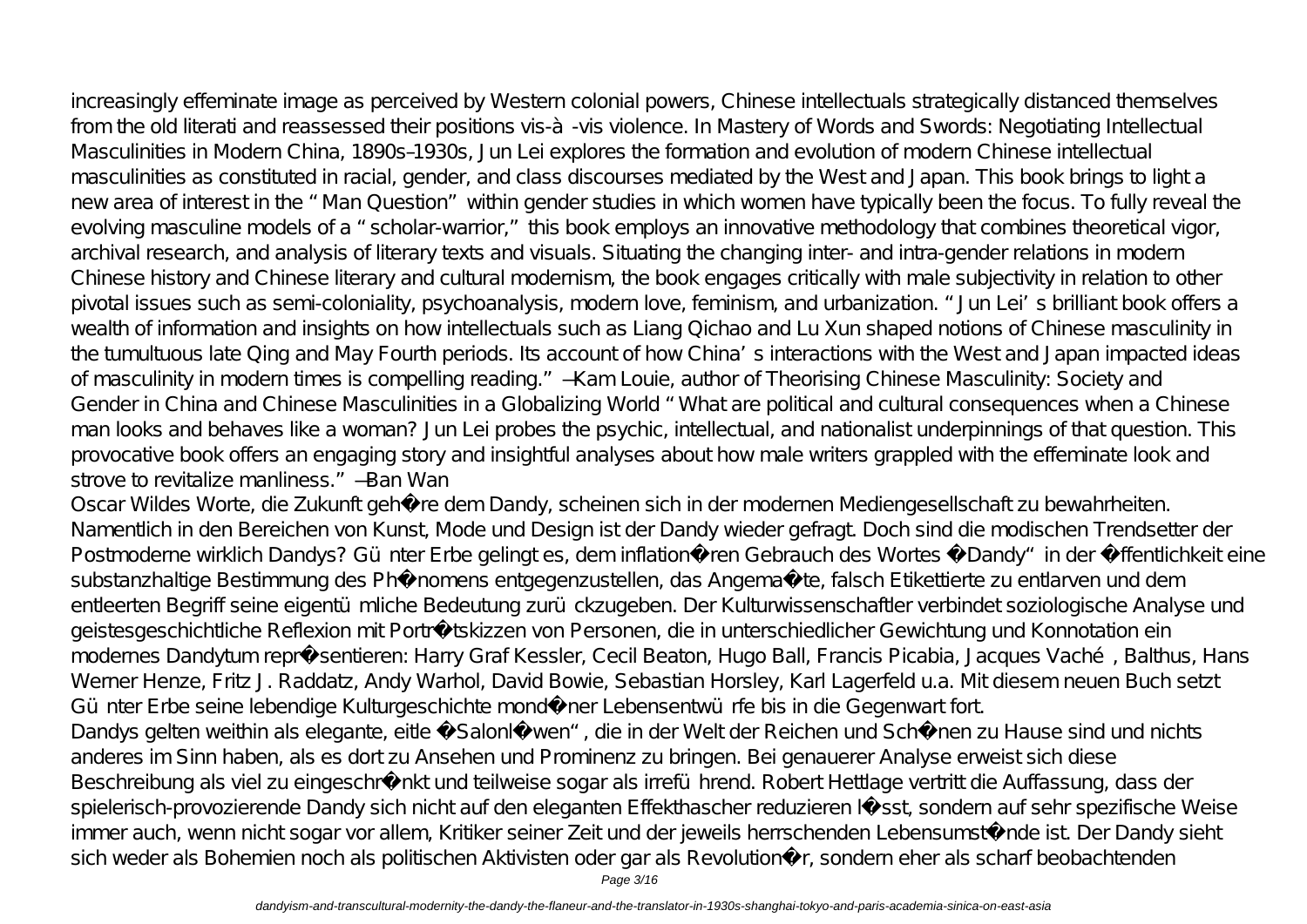Flaneur, der den Menschen auf seine Weise die Augen öffnen will. Darüber hinaus wird in diesem Essential die These bestritten, dass die Postmoderne dem Dandytum den Boden seines Wirkens entzogen hätte.

Lust/Caution Interdisciplinary Perspectives On the Politics of Untranslatability Connecting Money, Markets, and Institutions Missveranü gen Afro-Japanese Aesthetics and New World Modernity Ideas, Information and Knowledge in Chinese Societies, 1895-1949 Slaves to Fashion is a pioneering cultural history of the black dandy, from his emergence in Enlightenment England to his contemporary incarnations in the cosmopolitan art worlds of London and New York. It is populated by sartorial impresarios such as Julius Soubise, a freed slave who sometimes wore diamond-buckled, red-heeled shoes as he circulated through the social scene of eighteenth-century London, and Yinka Shonibare, a prominent Afro-British artist who not only styles himself as a fop but also creates ironic commentaries on black dandyism in his work. Interpreting performances and representations of black dandyism in particular cultural settings and literary and visual texts, Monica L. Miller emphasizes the importance of sartorial style to black identity formation in the Atlantic diaspora. Dandyism was initially imposed on black men in eighteenth-century England, as the Atlantic slave trade and an emerging culture of conspicuous consumption generated a vogue in dandified black servants. "Luxury slaves" tweaked and reworked their uniforms, and were soon known for their sartorial novelty and sometimes flamboyant personalities. Tracing the history of the black dandy forward to contemporary celebrity incarnations such as Andre 3000 and Sean Combs, Miller explains how black people became arbiters of style and how they have historically used the dandy's signature tools—clothing, gesture, and wit—to break down limiting identity markers and propose new ways of fashioning political and social possibility in the black Atlantic world. With an aplomb worthy of her iconographic subject, she considers the black dandy in relation to nineteenth-century American literature and drama, W. E. B. Du Bois's reflections on black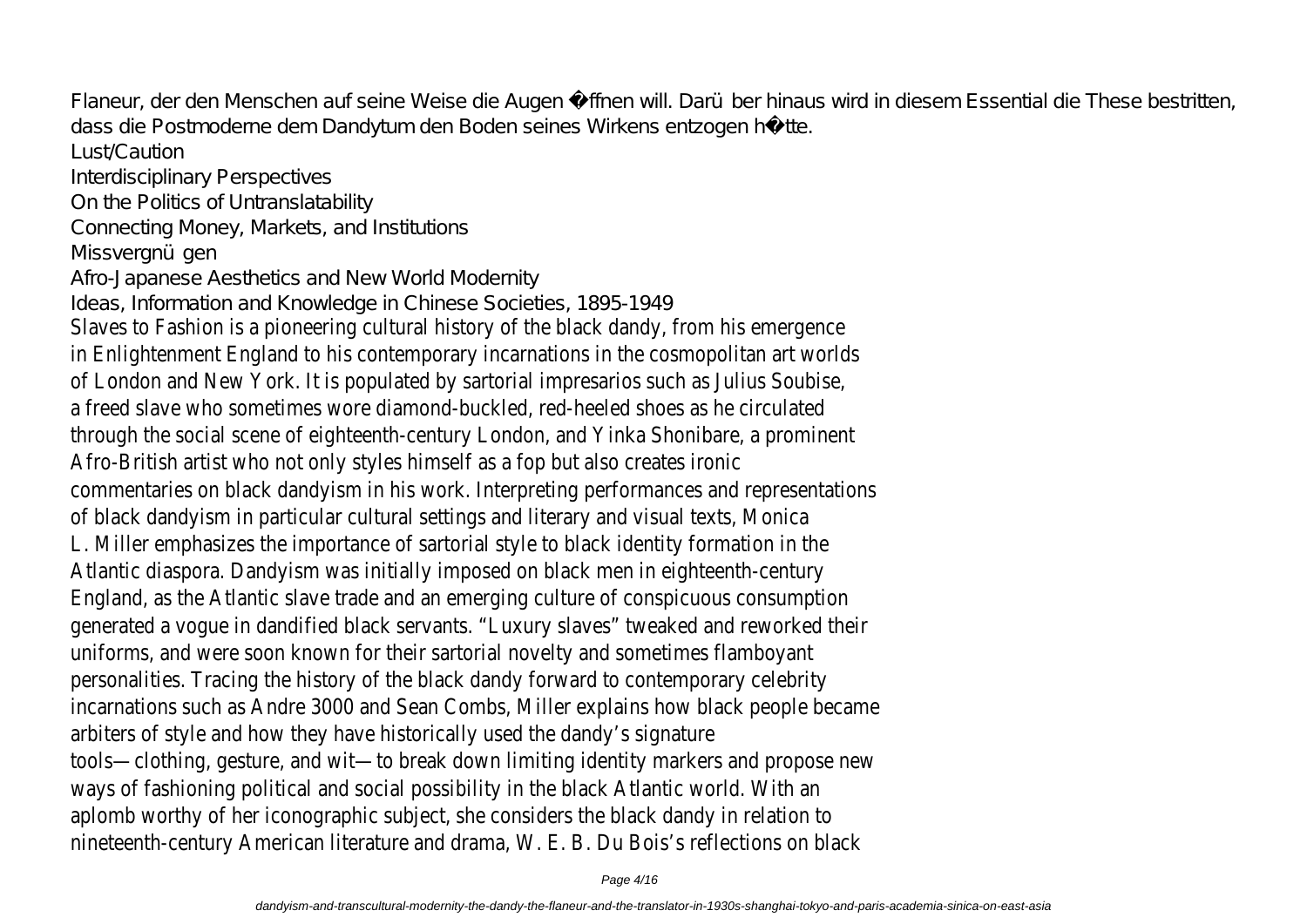masculinity and cultural nationalism, the modernist aesthetics of the Harlem Renaissance, and representations of black cosmopolitanism in contemporary visual art. The Assassin tells the story of a swordswoman who refrains from killing. Hou Hsiao-hsien astonishes his audience once again by upsetting almost every convention of the wuxia (martial arts) genre in the film. This collection offers eleven readings, each as original and thought-provoking as the film itself, beginning with one given by the director himself. Contributors analyze the elliptical way of storytelling, Hou's adaptation of the source text (a tale from the Tang dynasty, also included in this volume), the film's appropriation of traditional Chinese visual aesthetics, as well as the concept of xia (knight-errant) that is embedded in Confucian, Daoist, and Buddhist worldviews. There are also discussions of the much-celebrated sonic design of The Assassin: the nearly exclusive use of a diegetic film score is a statement on the director's belief in cinematic reality. Underlying all the chapters is a focus on how Hou reinvents Tang-dynasty China in contemporary culture. The meticulously recreated everyday reality of the Tang world in the film highlights the ethnic and cultural diversity of the dynasty. It was a time when Sogdian traders acted as important intermediaries between Central Asia and the Tang court, and as a result Sogdian culture permeated the society. Taking note of the vibrant hybridity of Tang culture in the film, this volume shows that the historical openness to non-Chinese elements is in fact an essential part of the Chineseness expressed in Hou's work. The Assassin is a gateway to the remote Tang-dynasty world, but in Hou's hands the concerns of that premodern world turn out to be highly relevant to the world of the audience. "This book promises to be a useful companion to the film The Assassin. Contributors to this collection have convincingly and compellingly elucidated some of the film's most difficult features. The result is a rich and wideranging analysis of one of the most beautiful films of our time." —Sung-Sheng Yvonne Chang, The University of Texas at Austin "This collection of essays unfolds the many layers of The Assassin by speaking to its aesthetic achievements, reinvention of genre conventions, deep historical engagement, and philosophical substance. It exceeds the sum of its individual parts by building a vibrant cross-disciplinary conversation among a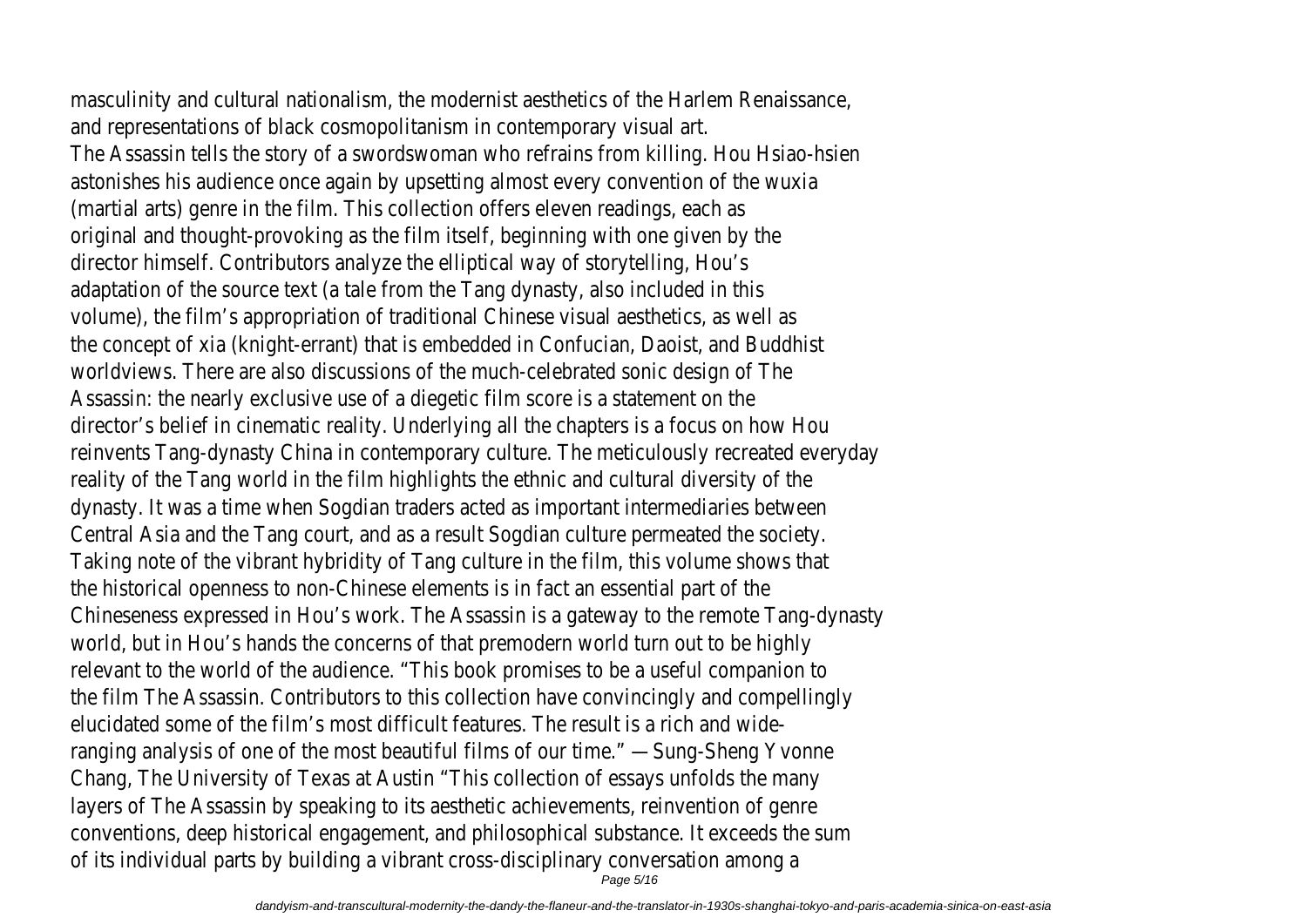diverse group of accomplished scholars, who contribute original and compelling insights on the film." —Jean Ma, Stanford University

Young-tsu Wong throws new light on Kang Youwei and Zhang Binglin, both through research on the sources, nature and import of their ideas and through juxtaposing them. The result is a provocative and stimulating analysis of late Qing-early Republican thought. Never before these two rival thinkers have been studied in any western language, and Wong sees these two men, though distinctly different in personality and thought, as the genuine pioneers of modern Chinese thought. The author highlights the mix of traditional Chinese thought, especially Confucianism and western ideas as well as the personal experiences of the two key thinkers in Modern Chinese History, enabling him to reassess the transition of China¿s cultural tradition and its modern fate in a world-wide perspective. This work provides a stimulating and provocative reassessment of two major thinkers in modern Chinese history. As such, it will be welcomed by scholars in the field of modern Chinese history and intellectual thought.

Über Missmut und Missvergnügen nachzudenken hat eine lange und weitläufige Tradition. Unter verschiedensten Begriffen waren sie immer schon Gegenstand philosophischer, historischer, medizinischer und literarischer Betrachtungen. Heute sind diese Versuche kaum noch bekannt. Nur der Gegensatz von Optimismus und Pessimismus scheint sich erhalten zu haben. Aus kultursoziologischer Sicht werden diese traditionellen Überlegungen zu den Verhaltenstypen des Missvergnügens wieder aufgenommen und mit Blick auf die Gegenwartsgesellschaft zum Teil neu akzentuiert. Melancholiker, Misanthropen, Hypochonder, Exzentriker, Depressive, Zyniker, Blasierte, Gelangweilte und Spleenige setzen sich mit Widerwillen, Ekel, Schmerzen und Ironie, manchmal auch nicht ohne geheimes Vergnügen, mit dem Ungenügen an den sie umgebenden Gesellschaften auseinander. Sie fallen dabei aus dem Rahmen des "Normalen", verstehen sich aber gerade dadurch auch als Kritiker ihrer Zeitgenossen. Darüber hinaus wird in diesem Buch ausgelotet, ob sich bestimmte Zeiten für solche missvergnügten Distanzierungen besonders anbieten. Zur kulturellen Bedeutung von Betrübnis, Verdruss und schlechter Laune The Politics of Memory in Sinophone Cinemas and Image Culture Page 6/16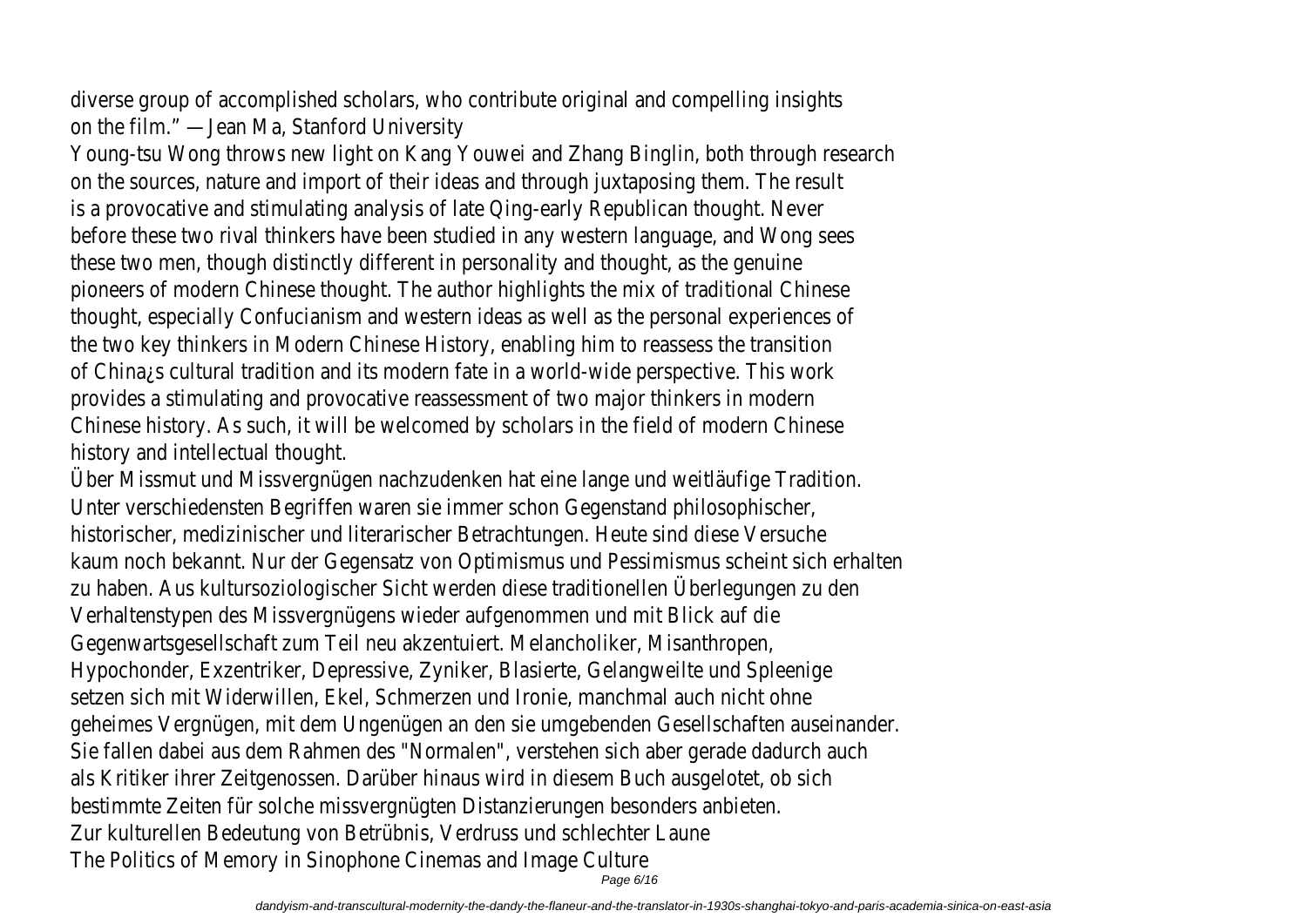### ????????????????????

A New Literary History of Modern China Der Dandy und seine Verwandten The Cool-Kawaii

State, Society, and the Insane in Modern China

This volume features new work on cinema in early twentieth-century Hong Kong, Taiwan, and Republican China. Looking beyond relatively well-studied cities like Shanghai, these essays foreground cinema's relationship with imperialism and colonialism and emphasize the rapid development of cinema as a sociocultural institution. These essays examine where films were screened; how cinema-going as a social activity adapted from and integrated with existing social norms and practices; the extent to which Cantonese opera and other regional performance traditions were models for the development of cinematic conventions; the role foreign films played in the development of cinema as an industry in the Republican era; and much more.

This volume brings together some of the latest research by scholars from the UK, Taiwan, and Hong Kong to examine a variety of issues relating to the history of translation between China and Europe, aimed at increasing dialogue between Chinese studies and translation studies. Covering the nineteenth century to the present, the essays tackle a number of important issues, including the role of relay translation, hybridity and transculturation, methods for the incorporation of foreign words and concepts, the problems entailed by the importation of foreign paradigms and epistemes, the role of public institutions, the issue of agency, and the role of metaphors to conceptualize translation. By examining the dissemination of certain key terms from the West to the East, often through pivotal languages, and by laying bare the transformation of knowledge conveyed through these terms, the essays go well beyond the "difference and similarity" comparison model in the investigation of East-West relations, demonstrating that transcultural hybridity is a more meaningful topic to pursue. Moreover, they demonstrate how the translator, always working simultaneously under several domestic and foreign institutions, needs to resort to "selection, deletion and compromise", in other words personal free choice, when negotiating among institutional powers.

As environmental history has developed as growing sub-discipline within the study of history, great emphasis has been placed on the importance of adopting an interdisciplinary approach. Indeed, as Environmental History in East Asia shows, by drawing on research and methodologies from the fields of science, technology, geography, geology and ecology, we are able to develop a much richer understanding of a region's history. This book provides a comprehensive examination of environmental history in East Asia, ranging temporally from the Ming dynasty to the 21st Century and spatially across China, Japan and Taiwan. Split into four parts, the chapters cover a wide range of fascinating topics, comparing environmental thought and policy in the East and West, the transformation of the landscape, land resource utilization and impact of agriculture and disasters and diseases across the region. A diverse selection of case studies are used to illustrate the chapters, including the role of Daoism, Qing pasturelands and 21st century swine flu. Truly interdisciplinary in approach, this book will be of huge interest to students and scholars of Asian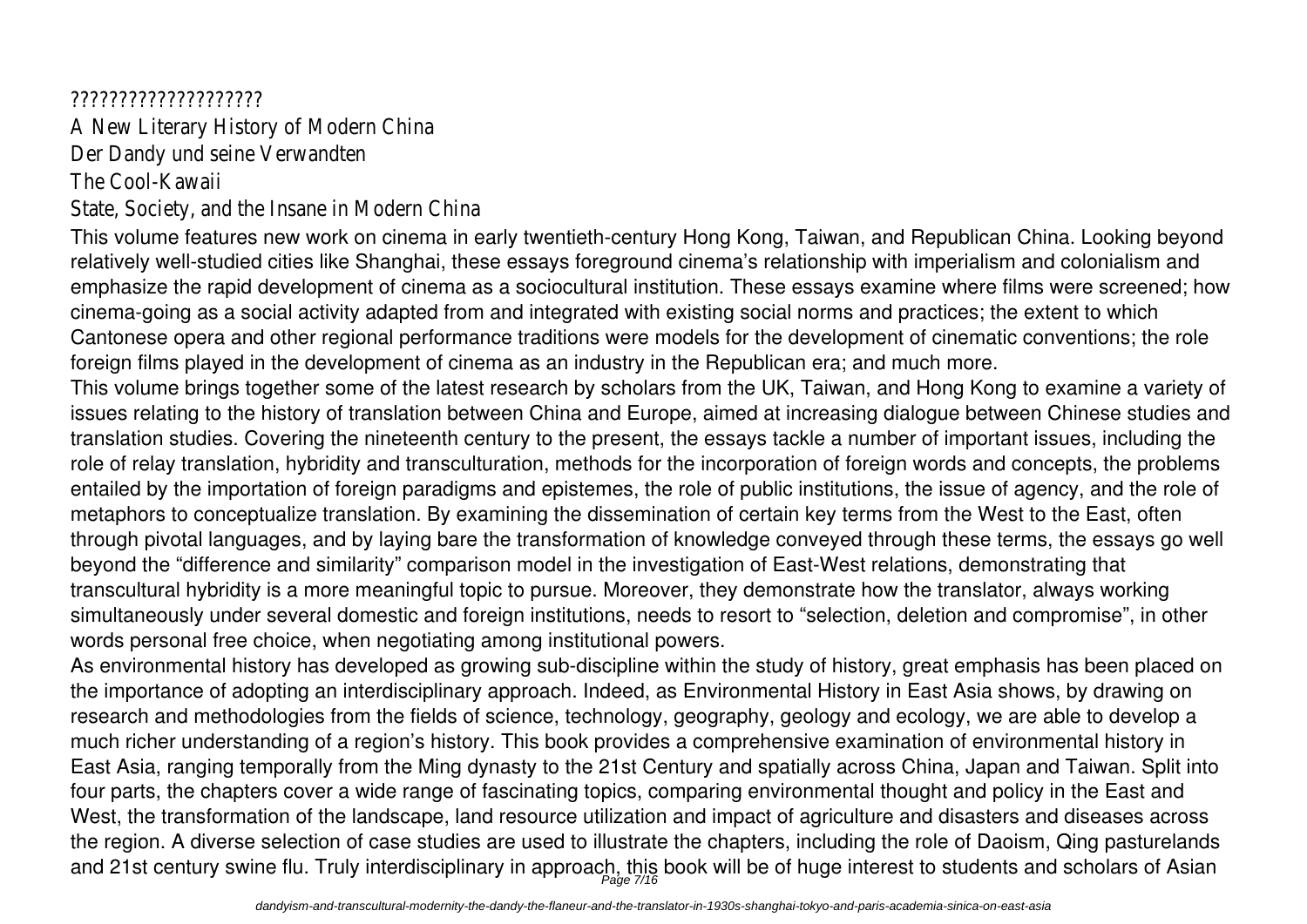environmentalism, environmental history, Asian anthropology, Asian development studies and Asian history more generally. ??????????????????????????????? ??????, ???????????????? ?????????? ??? ????

????????????????155?????????184??????????????????????????? ? ????????????? ????????????????????????

????????????????????????????? ?????????????????????????????????????????????????????????????????????????1635???????? ?????????1949???????????????????????1949?????????????2066????????

???????????????????????????180??????????????????????????????????????????????????????????????????????

???????1635?????????1562-1627???????????Giulio Aleni, 1582-1649???????????????????1965-?????2066???????????????????? ?????????????????????????????????????????????????????????????????????????????????? ????????????????????????????????? ???????????????????????????????????????????????????????????????????????????????????????????????????????????——???——? ????????????????????????????????????????????????????????????????????????????????????????????????????????????? ?????? ??????????????????????????????????????????????????????????????????????????????????????????????????????????????????? ??????????????????????????????????????????????????????? ??????????? ????????????????????????????? ?????????????????? ????????????????????????????????????????????????????????????????????????????????????????……????????????????????????? ???????????????????????????????????????????????????????????????????????????? ??????????????????????????????????????? ??????????????????????????????????????????????????????????????????????????????????????????????????????????????????? ?????????????????????????????????????????????????????????? ????????????? ??????????????????????? ??????????????????? ??????????????????????????????????????????????????????????????????????????????????????????????????????????????????? ??????????????? ?????????????????????????????????????????????????????????????????????????????????????????

Local Realities and Environmental Changes in the History of East Asia

Art and Literature in Pictorial Magazines during Shanghai's Jazz Age

In the Event of Women

Dandyism and Transcultural Modernity

Decadence, Modernism, and Postcolonial Poetry

Modern China and the West

A Companion to Modern Chinese Literature

**Through both cultural and literary analysis, this book examines gender in relation to late Qing and modern Chinese intellectuals, including Mu Shiying, Bai Wei, and Lu Xun. Tackling important, previously neglected questions, Zhu ultimately shows the resilience and malleability of Chinese modernity through its progressive views on femininity.**

**Throughout most of history, in China the insane were kept within the home and treated by healers who claimed no specialized knowledge of their condition. In the first decade of the**

Page 8/16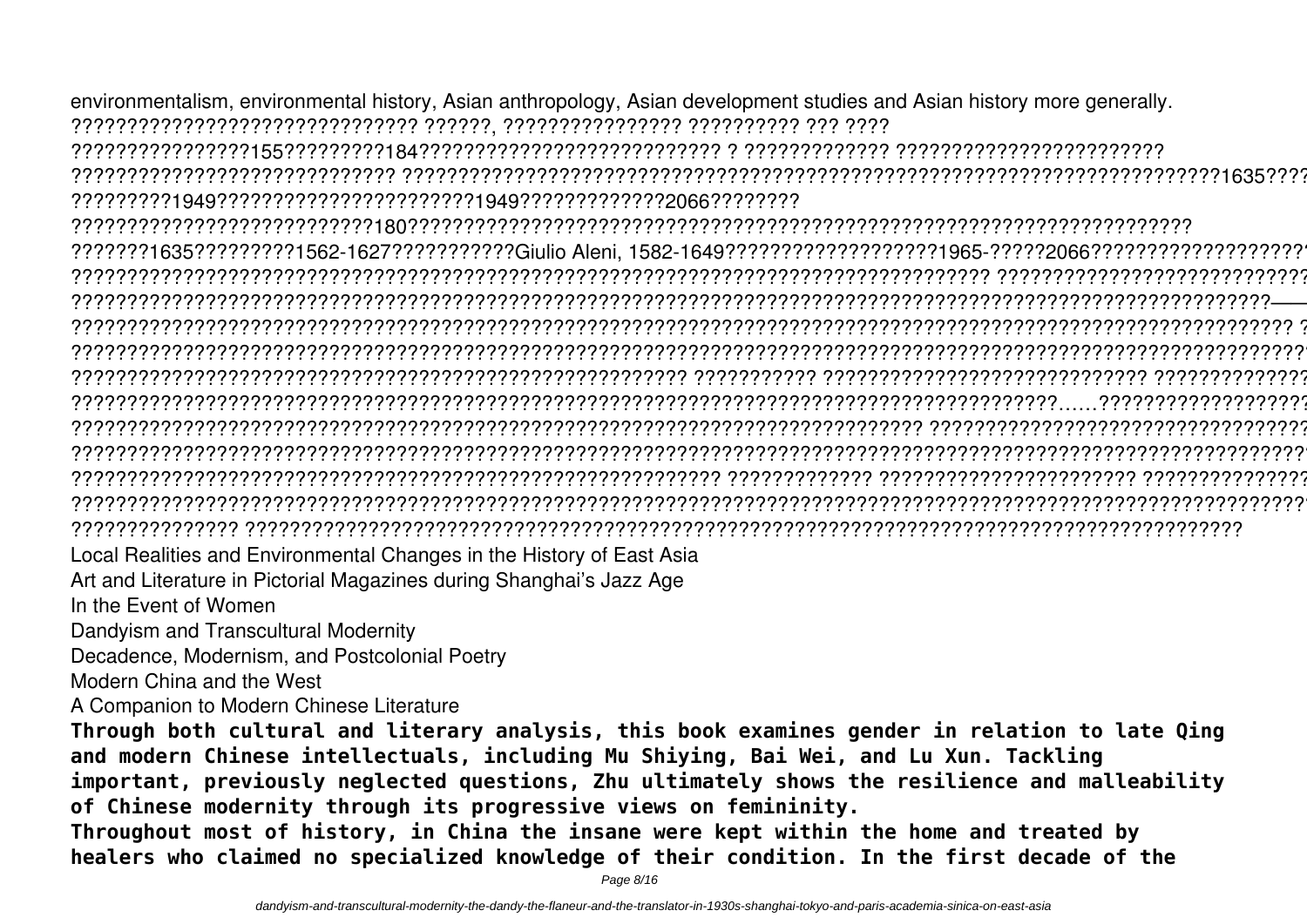**twentieth century, however, psychiatric ideas and institutions began to influence longstanding beliefs about the proper treatment for the mentally ill. In The Invention of Madness, Emily Baum traces a genealogy of insanity from the turn of the century to the onset of war with Japan in 1937, revealing the complex and convoluted ways in which "madness" was transformed in the Chinese imagination into "mental illness." Focusing on typically marginalized historical actors, including municipal functionaries and the urban poor, The Invention of Madness shifts our attention from the elite desire for modern medical care to the ways in which psychiatric discourses were implemented and redeployed in the midst of everyday life. New meanings and**

**practices of madness, Baum argues, were not just imposed on the Beijing public but continuously invented by a range of people in ways that reflected their own needs and interests. Exhaustively researched and theoretically informed, The Invention of Madness is an innovative contribution to medical history, urban studies, and the social history of twentieth-century China.**

**In Modern China and the West: Translation and Cultural Mediation, the authors investigate the significant role translation plays in cultural mediation. Transnational organizations that bring about cross-cultural interactions as well as regulating authorities, in the form of both nation-states and ideologies, are under scrutiny.**

**Environmental history has evolved into a well-established historical subfield which has broadened the horizons of historical research, beyond human affairs, to include the study of human interactions with natural and man-made environments. This broadened scope has attracted scholars from many different fields; a development which is reflected by this volume as it highlights the recent studies on East Asian environmental history by scholars of History, Economic History, Political ecology, Sociology and Environmental Studies. This book examines the local realities and environmental changes in East Asia, and is one of a few publications in English on the subject. Contributors apply rich historical material, maps and statistical data to reveal the local environmental realities infused by global perspectives. Part I deals with attitude toward nature, focusing on the soundscape conceived by traditional Chinese literati and on "industrious revolution" in Tokugawa Japan. Part II includes four case studies which respectively discuss the hydraulic management and political ecology in the Yongle reign (1403-1424), the "Woosung Bar" controversy in the 1870s, the expansion of Daihaizi Reservoir in Xinjiang in the 1950s, and interactions between the indigenous communities and NGOs in Hualien,**

Page 9/16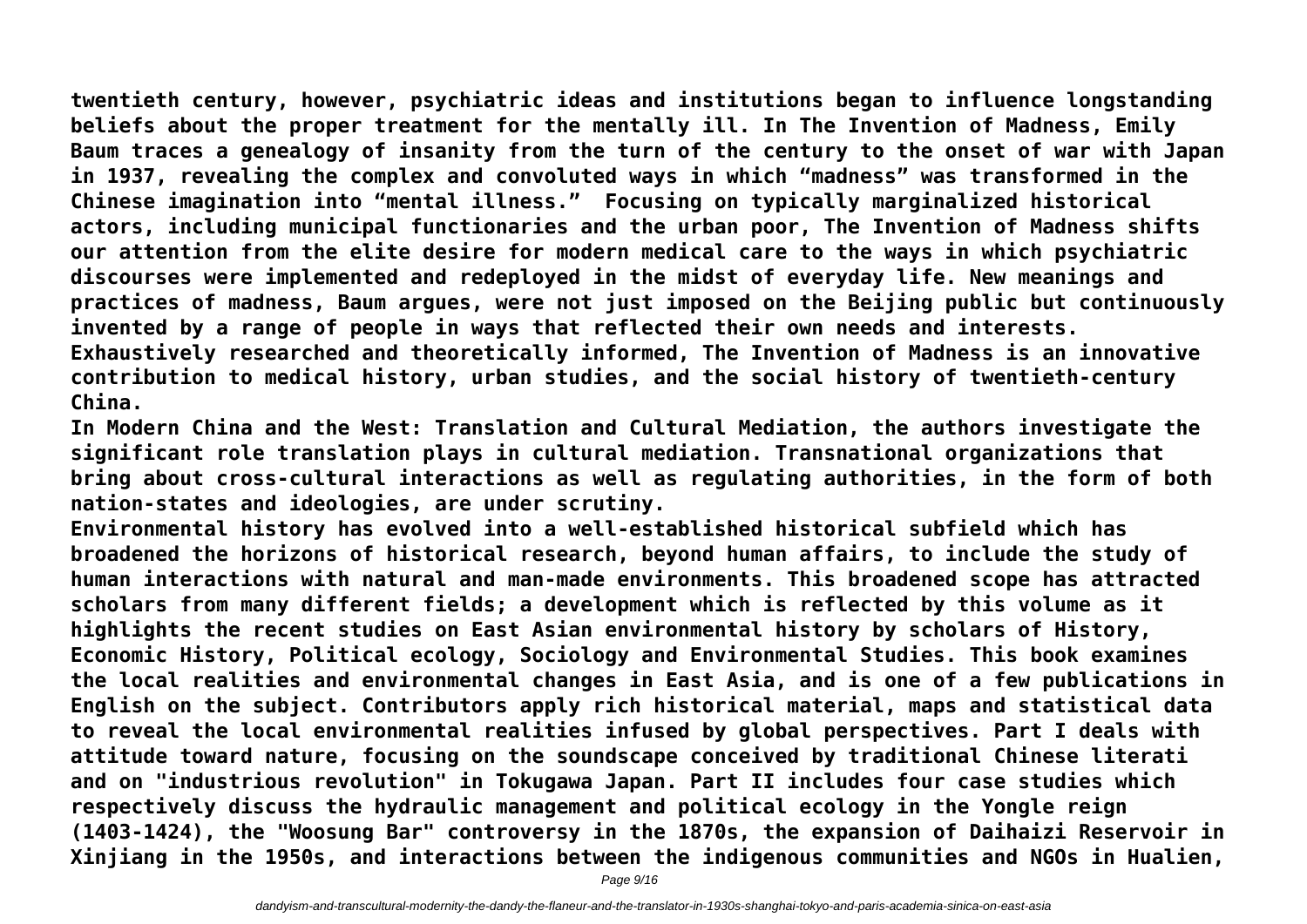**Taiwan. Part III presents case studies of Japan dealing with natural disasters: volcano eruption, floods, and the human actions around Tokyo since the eighteenth century. These chapters and the insights they offer provide the reader with the most recent research on East Asian environmental history. Covering the geographical areas of Japan, North and Northwest China, the Lower Yangzi Delta and Taiwan, and the timeframe spanning the seventh century BC to the present day, the book will be of great interest to anyone studying the history of East Asia, environmental history or environmental studies.**

**Fashion, Gender, and Subculture**

**Translation and Cultural Mediation**

**Religion And The Development Of Chinese Legal Culture**

**Der moderne Dandy**

**哈佛新編中國現代文學史(上)**

**Colonial Taiwan**

**Hou Hsiao-hsien's World of Tang China**

*In A Modern Miscellany Paul Bevan demonstrates that in the 1930s the Chinese cartoon was not only important in the sphere of Shanghai popular culture but that it occupied a central place in the primary discourse of Chinese modern art history.*

*In the Event of Women outlines the stakes of what Tani Barlow calls "the event of women." Focusing on the era of the late nineteenth century through the mid-twentieth century's Cultural Revolution, Barlow shows that an event is a politically inspired action to install a newly discovered truth, in this case the mammal origins of human social evolution. Highbrow and lowbrow social theory circulating in Chinese urban print media placed humanity's origin story in relation to commercial capital's modern advertising industry and the conclusion that women's liberation involved selling, buying, and advertising industrial commodities. The political struggle over how the truth of women in China would be performed and understood, Barlow shows, means in part that an event of women was likely global because its truth is vested in biology and physiology. In so doing, she reveals the ways in which historical universals are effected in places where truth claims are not usually sought. This book reconsiders Alain Badiou's concept of the event; particularly the question of whose political moment marks newly discovered truths.*

*This book is a printed edition of the Special Issue "Transcultural Literary Studies: Politics, Theory, and Literary Analysis" that was published in Humanities*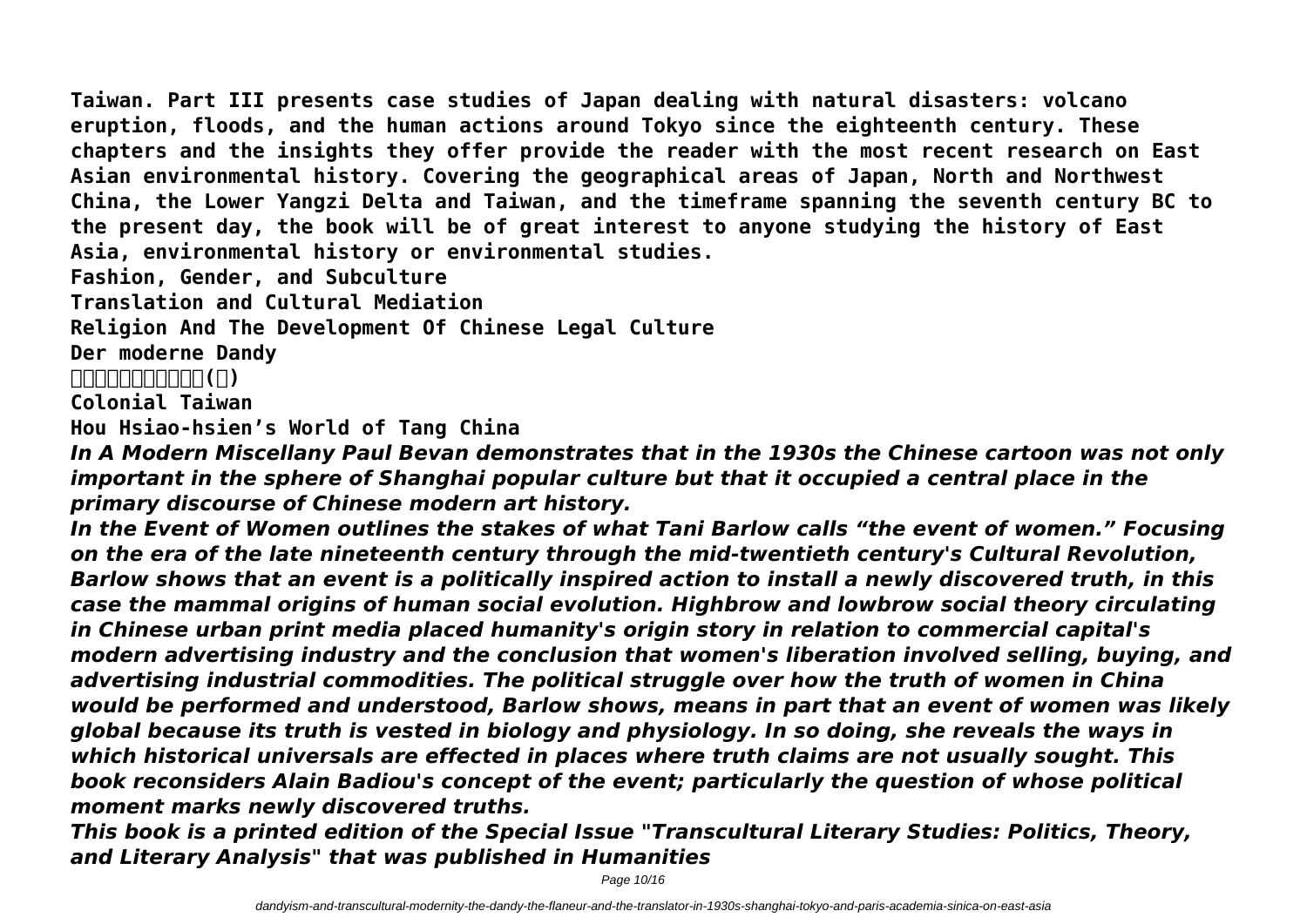*Published serially between 1928 and 1931, Shanghai tells the story of a group of Japanese expatriates living in the International Settlement at the time of the May 30th Incident of 1925. The personal lives and desires of the main characters play out against a historical backdrop of labor unrest, factional intrigue, colonialist ambitions, and racial politics. The author, Yokomitsu Riichi (1898-1947), was an essayist, writer, and critical theorist who became one of the most powerful and influential literary figures in Japan during the 1920s and 1930s. He looked to contemporary avantgarde movements in Europe -- Dadaism, futurism, surrealism, expressionism -- for inspiration in his effort to explode the conventions of literary language and to break free of what he saw as the prisonhouse of modern culture. Yokomitsu incorporated striking visuality into a realistic mode that presents a disturbing picture of a city in turmoil. The result is a brilliant evocation of Shanghai as a gritty ideological battleground and as an exotic landscape where dreams of sexual and economic domination are nurtured.*

*Ecocriticism and Chinese Literature*

*The Age of Aryamehr*

*Elegante Flaneure, vergnügte Provokateure, traurige Zeitdiagnostiker*

*Transcultural Modernisms*

*Negotiating Intellectual Masculinities in Modern China, 1890s–1930s China and Its Others*

## *Divine Justice*

In Intoxicating Shanghai Paul Bevan explores the work of a number of Chinese modernist artists and writers, examining the role played by pictorial magazines in the dissemination of their work, with a focus on 1934 – 'The Year of the Magazine'.

During the struggle for decolonization, Frantz Fanon argued that artists who mimicked European aestheticism were "beginning at the end," skipping the inventive phase of youth for a decadence thought more typical of Europe's declining empires. Robert Stilling takes up Fanon's assertion to argue that decadence became a key idea in postcolonial thought, describing both the failures of revolutionary nationalism and the assertion of new cosmopolitan ideas about poetry and art. In Stilling's account, anglophone postcolonial artists have reshaped modernist forms associated with the idea of art for art's sake and often condemned as decadent. By reading decadent works by J. K. Huysmans, Walter Pater, Henry James, and Oscar Wilde alongside Chinua Achebe, Derek Walcott, Agha Shahid Ali, Derek Mahon, Yinka Shonibare, Wole Soyinka, and Bernardine Evaristo, Stilling shows how postcolonial artists reimagined the politics of aestheticism in the service of anticolonial critique. He also shows how fin de siè cle figures such as Wilde questioned the imperial ideologies of their own era. Like their European counterparts, postcolonial artists have had to negotiate between the imaginative demands of art and the pressure to conform to a revolutionary politics seemingly inseparable from realism. Beginning at the End argues that both groups—European decadents and postcolonial artists—maintained commitments to artifice while fostering

Page 11/16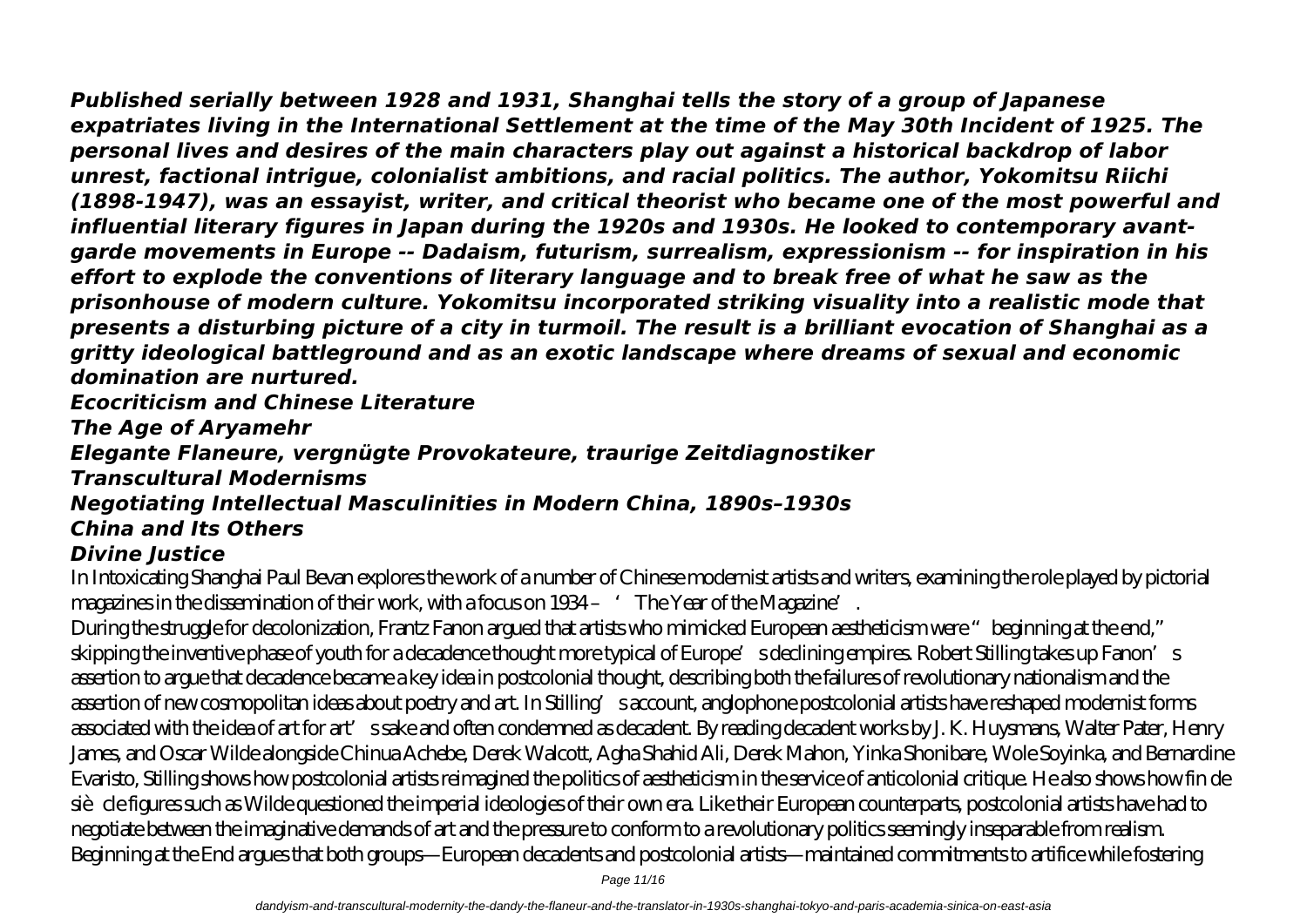oppositional politics. It asks that we recognize what aestheticism has contributed to politically engaged postcolonial literature. At the same time, Stilling breaks down the boundaries around decadent literature, taking it outside of Europe and emphasizing the global reach of its imaginative transgressions.

This wide-ranging Companion provides a vital overview of modern Chinese literature in different geopolitical areas, from the 1840s to now. It reviews major accomplishments of Chinese literary scholarship published in Chinese and English and brings attention to previously neglected, important areas. Offers the most thorough and concise coverage of modern Chinese literature to date, drawing attention to previously neglected areas such as late Qing, Sinophone, and ethnic minority literature Several chapters explore literature in relation to Sinophone geopolitics, regional culture, urban culture, visual culture, print media, and new media The introduction and two chapters furnish overviews of the institutional development of modern Chinese literature in Chinese and English scholarship since the mid-twentieth century Contributions from leading literary scholars in mainland China and Hong Kong add their voices to international scholarship

"This book explores aspects of this vibrant market economy in late imperial China, and by presenting a reconstructed narrative of economic development in the early modern Jiangnan, provides new perspectives on established theories of Chinese economic development. Further, by examining economic values alongside social structures, this book produces a historically comprehensive account of the contemporary Chinese economy which engenders a deeper and broader understanding of China's current economic success." --Publisher's web site. Kuki Shuzo and the Rise of National Aesthetics

Shanghai Cartoon Artists, Shao Xunmei's Circle and the Travels of Jack Chen, 1926-1938

A Novel

A Modern Miscellany

The Assassin

From Eileen Chang to Ang Lee

The Dandy, the Flaneur, and the Translator in 1930s Shanghai, Tokyo, and Paris

*Based on the findings of an interdisciplinary research project, Transcultural Modernisms maps out the network of encounters, transnational influences, and local appropriations of an architectural modernity manifested in various ways in housing projects in India, Israel, Morocco, and China. Three case studies, realized in the era of decolonization, form a basis for the project, which further investigates specific social relations and the transcultural character of building discourses at the height of modernism. Rather than building on the notion of modernism as having moved from the North to the South—or from the West to the rest of the world—the emphasis in Transcultural Modernisms is on the exchanges and interrelations among international and local actors and concepts, a perspective in which "modernity" is not passively received, but is a concept in circulation, moving in several different directions at once, subject to constant renegotiation and reinterpretation. In this book, modernism is not presented as a universalist and/or European project, but as marked by cultural transfers and their global localization*

Page 12/16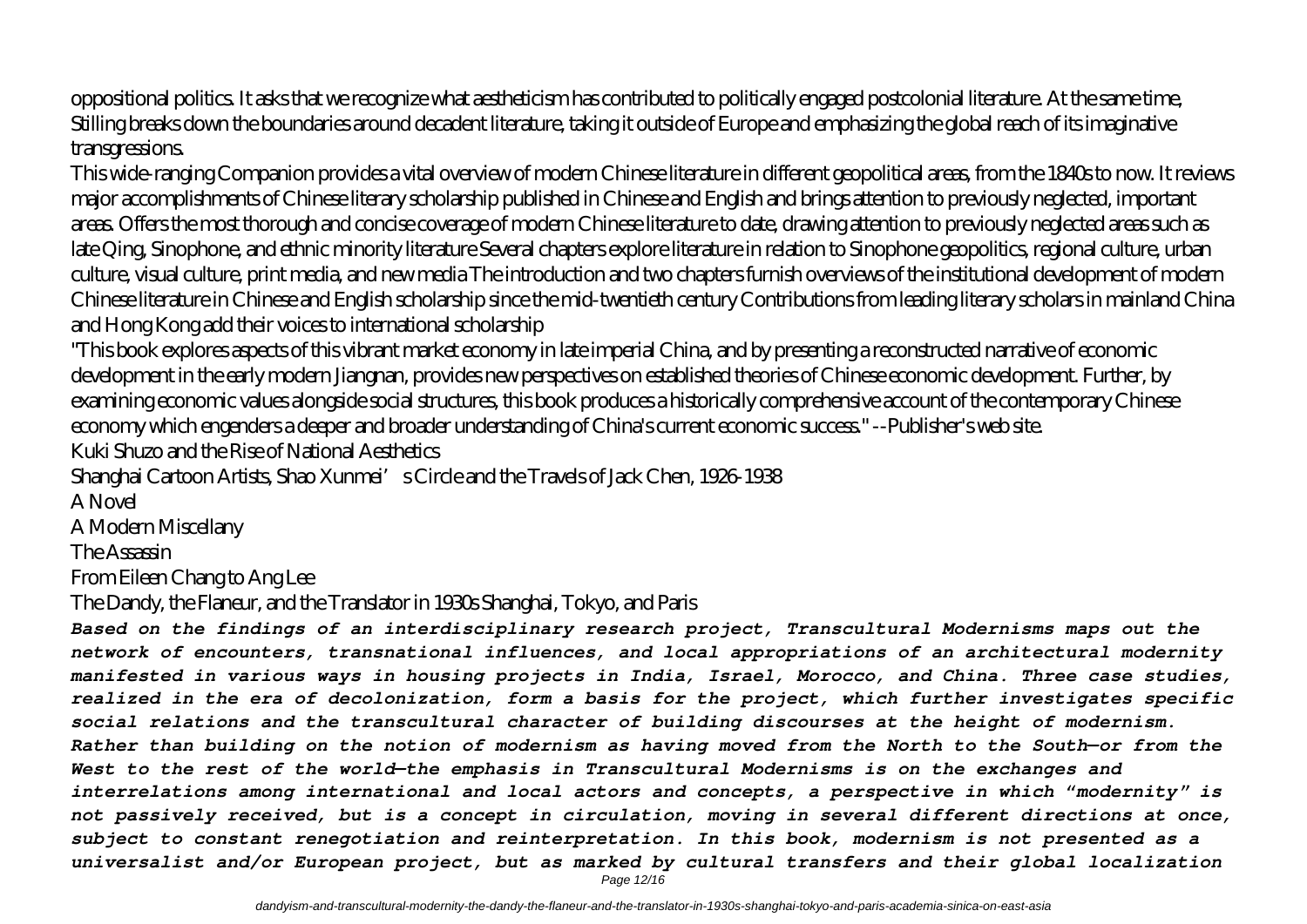*and translation. Publication series of the Academy of Fine Arts Vienna, vol. 12 Contributors Fahim Amir, Zvi Efrat, Eva Egermann, Nádia Farage, Gabu Heindl, Moira Hille, Rob Imrie, Monica Juneja, Christian Kravagna, Christina Linortner, Duanfang Lu, Marion von Osten, Anoma Pieris, Vikram?ditya Prak?sh, Susan Schweik, Felicity D. Scott, Chunlan Zhao*

*This book considers the ways in which religious beliefs and practices have contributed to the formation of Chinese legal culture. It does so by describing two forms of overlap between religion and the law: the ideology of justice and the performance of judicial rituals. One of the most important conceptual underpinnings of the Chinese ideology of justice is the belief in the inevitability of retribution. Similar values permeate Chinese religious traditions, all of which contend that justice will prevail despite corruption and incompetence among judicial officials in this world and even the underworld, with all wrongdoers eventually suffering some form of punishment. The second form of overlap between religion and the law may be found in the realm of practice, and involves instances when men and women perform judicial rituals like oaths, chicken-beheadings, and underworld indictments in order to enhance the legitimacy of their positions, deal with cases of perceived injustice, and resolve disputes. These rites coexist with other forms of legal practice, including private mediation and the courts, comprising a wide-ranging spectrum of practices Divine Justice will be of enormous interest to scholars of the Chinese legal system and the development of Chinese culture and society more generally. ????????????????????????????????????????????????????????????????????????????????????? ?????????fanal obs cur????????????1927?????????1945????????????????????????????????????????????????????????????????????????*

#### *?????????????????????????????????*

*On the problems of translation in literary study. Against World Literature: On the Politics of Untranslatability argues for a rethinking of comparative literature focusing on the problems that emerge when large-scale paradigms of literary studies ignore the politics of the "Untranslatable"—the realm of those words that are continually retranslated, mistranslated, transferred from language to language, or especially resistant to substitution. In the place of "World Literature"—a dominant paradigm in the humanities, one grounded in market-driven notions of readability and universal appeal—Apter proposes a plurality of "world literatures" oriented around philosophical concepts and geopolitical pressure points. The history and theory of the language that constructs World Literature is critically examined with a special focus on Weltliteratur, literary world systems, narrative ecosystems, language borders and checkpoints, theologies of translation, and planetary devolution in a book set to revolutionize the discipline of comparative literature.*

*The Economy of Lower Yangzi Delta in Late Imperial China Late Pahlavi Iran and Its Global Entanglements ???????????????*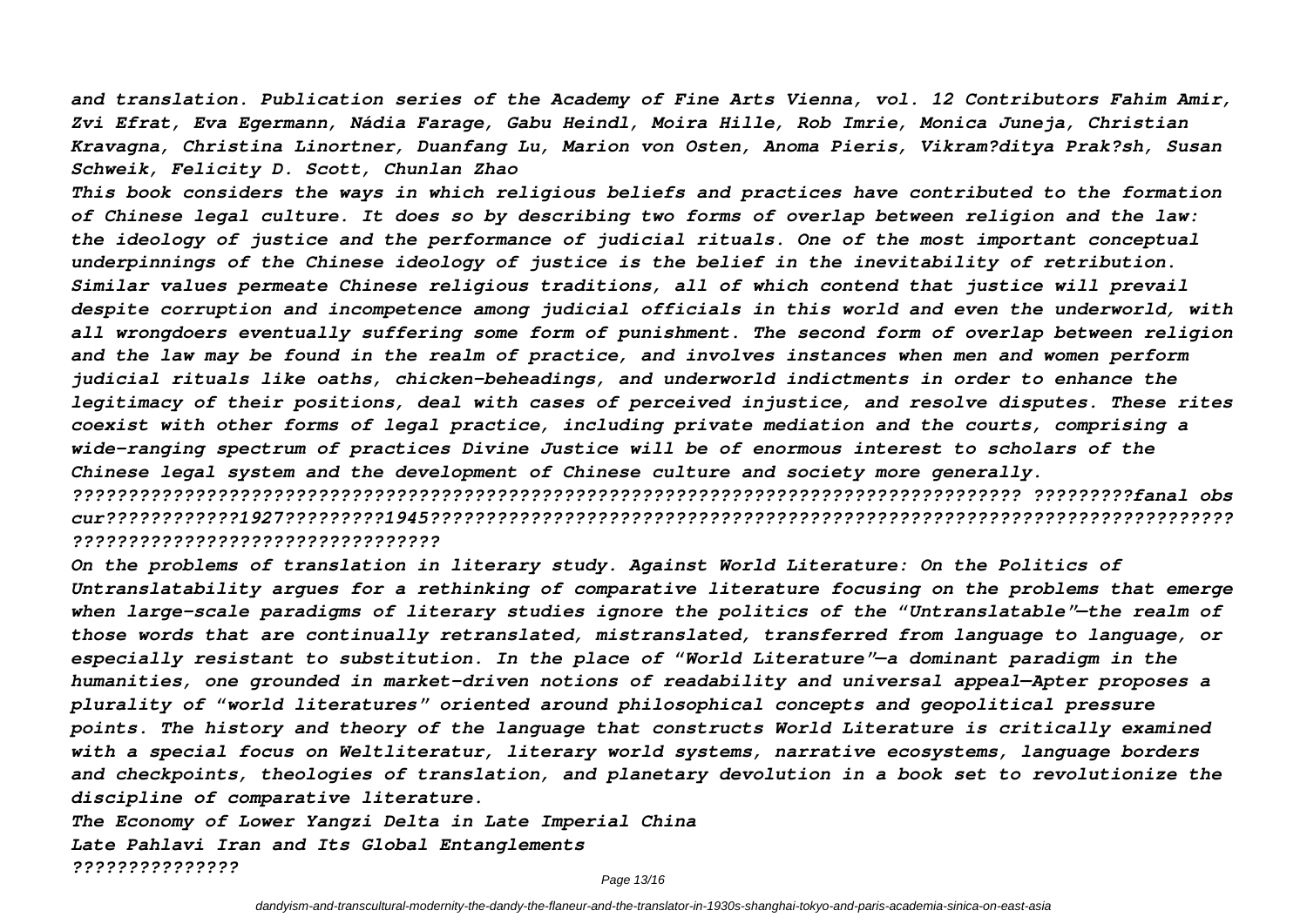*Environmental History in East Asia*

*Sneakers*

*Negotiating Identities and Modernity through Literature*

*Early Film Culture in Hong Kong, Taiwan, and Republican China*

**This book provides a refreshing and comprehensive analysis on colonial Taiwanese literature. It accentuates its thematic and stylistic richness, challenges the reductive "collaboration-resistance" binary, and calls for a multifaceted literary commonwealth.**

**2019????????????????????????? ????????????????????????????????????? ?????????????????????????????????????????????? ? ??????????????????????????????????????????????????????????????????????????????????????????????????????????????????? ??????????????????????????????????????????????????????????????????????????????????????????????????????????????????? ?????????????????????????????????????????????????????????????????????????????????? ????????????????????????????????? ?????????????????????????????????????????????????????????????????????????????????????????????????1960?????????????? ?????????????????????????????????????????episteme????????????????????????????????????????????????????????????????? ??????????????????????????????????????????????????????????????????????????????????????????????????????????? ???????? ??????????????????????????????????????????????????????????????????????????????????????????????????????????????????? ?????????????????????? ????????????????????????????????????????????????????????????????????????????????????????????? ??????????????????????????????????????????????????????????????????????????????????????????????????????????????????? ??????????????????????????????????????????????????????????????????????????????????????????????????????????????????? ???????????????????????????????????????????????????????????????????????????????????????????????????????????1945-196 0??**

**This book views the Neo-Sensation mode of writing as a traveling genre, or style, that originated in France, moved on to Japan, and then to China. The author contends that modernity is possible only on "the transcultural site"—transcultural in the sense of breaking the divide between past and present, elite and popular, national and regional, male and female, literary and non-literary, inside and outside. To illustrate the concept of transcultural modernity, three icons are highlighted on the transcultural site: the dandy, the flaneur, and the translator. Mere flaneurs and flaneurses simply float with the tide of heterogeneous information on the transcultural site, whereas the dandy/flaneur and the cultural translator, propellers of modernity, manage to bring about transformative creation. Their performance marks the essence of transcultural modernity: the self-consciousness of working on the threshold, always testing the limits of boundaries and tempted to go beyond them. To develop the concept of dandyism—the quintessence of transcultural modernity—the Neo-Sensation gender triad formed by the dandy, the modern girl, and the modern boy is laid out. Writers discussed include Liu Na'ou, a Shanghai dandy par excellence from Taiwan, Paul Morand, who looked upon Coco Chanel the**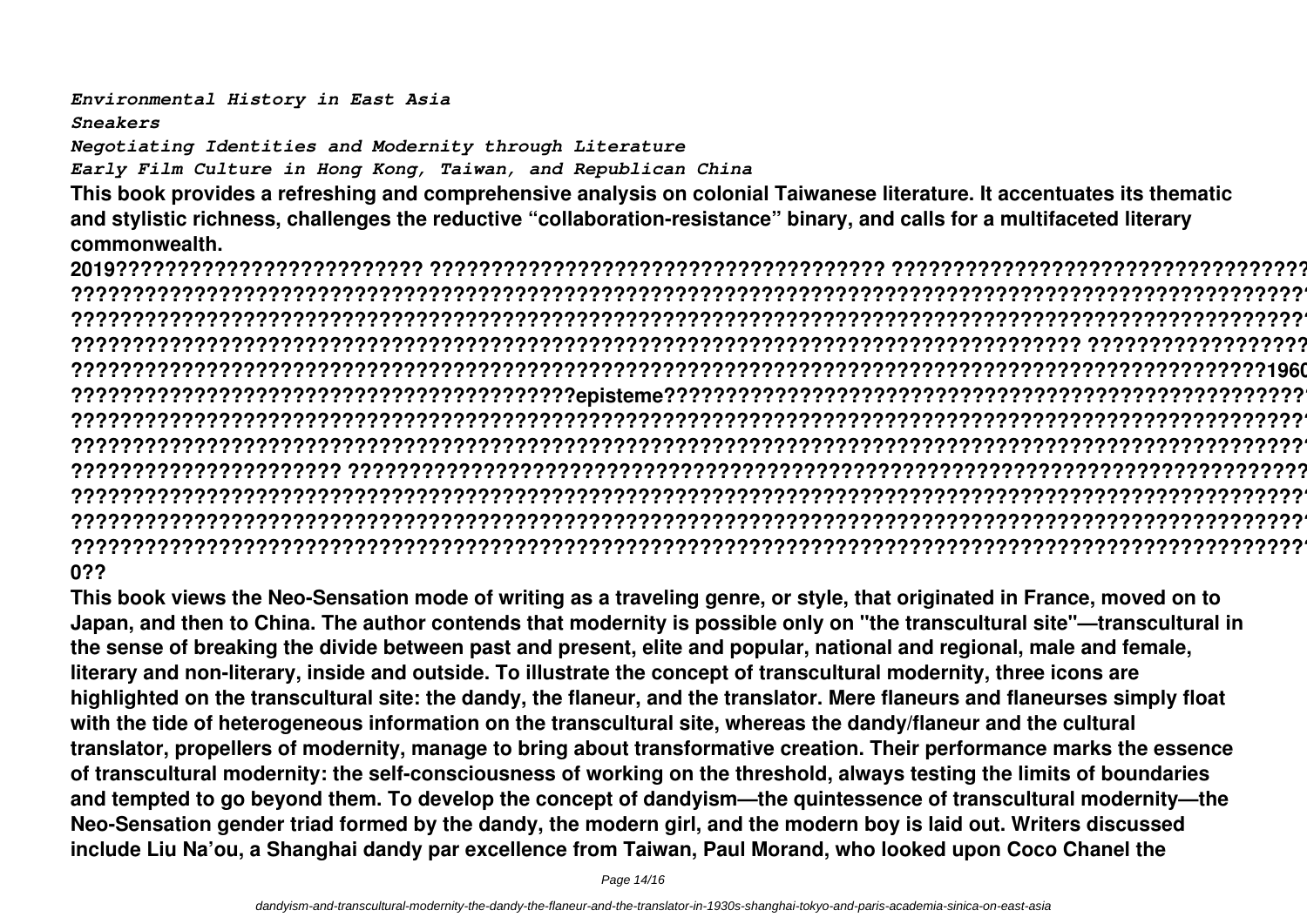**female dandy as his perfect other self, and Yokomitsu Riichi, who developed the theory of Neo-Sensation from Kant's the-thing-in-itself.**

**This is the first academic study of sneakers and the subculture that surrounds them. Since the 1980s, American sneaker enthusiasts, popularly known as "sneakerheads" or "sneakerholics", have created a distinctive identity for themselves, while sneaker manufacturers such as Reebok, Puma and Nike have become global fashion brands. How have sneakers come to gain this status and what makes them fashionable? In what ways are sneaker subcultures bound up with gender identity and why are sneakerholics mostly young men? Based on the author's own ethnographic fieldwork in New York, where sneaker subculture is said to have originated, this unique study traces the transformation of sneakers from sportswear to fashion symbol. Sneakers explores the obsessions and idiosyncrasies surrounding the sneaker phenomenon, from competitive subcultures to sneaker painting and artwork. It is a valuable contribution to the growing study of footwear in fashion studies and will appeal to students of fashion theory, gender studies, sociology, and popular culture.**

**Gender and Subjectivities in Early Twentieth-Century Chinese Literature and Culture**

**'Intoxicating Shanghai' – An Urban Montage**

**The Rival Discourses of Kang Youwei and Zhang Binglin**

**Shanghai**

**Authenticating Culture in Imperial Japan**

**Kaleidoscopic Histories**

#### **Knowledge Transfer through Translation, 1829-2010**

**Print, Profit, and Perception examines the dramatic knowledge expansion and dynamic cross-cultural exchanges occurring in China and Taiwan from 1895 to 1949. The nine chapters, heavily case-studied, collectively address the co-existence of globalization and localization processes in the period.**

**Featuring over 140 Chinese and non-Chinese contributors, this landmark volume, edited by David Der-wei Wang, explores unconventional forms as well as traditional genres, emphasizes Chinese authors' influence on foreign writers as well as China's receptivity to outside literary influences, and offers vibrant contrasting voices and points of view.**

**The Cool-Kawaii: Afro-Japanese Aesthetics and New World Modernity, by Thorsten Botz-Bornstein, analyzes and compares African American cool culture and the Japanese aesthetics of kawaii or cute and characterizes them as expressions set against oppressive homogenizations of a technocratic world. The Cool-Kawaii sheds light on the history and development of both cultures in three main ways: First, both emerge from similar historical conditions; second, both are in search of human dignity and liberation, and finally, both kawaii and African American cool establish a new kind of modernity able to transcend both traditionalism and anti-traditionalist modernity.**

**Transcultural Literary Studies: Politics, Theory, and Literary Analysis**

**Beginning at the End**